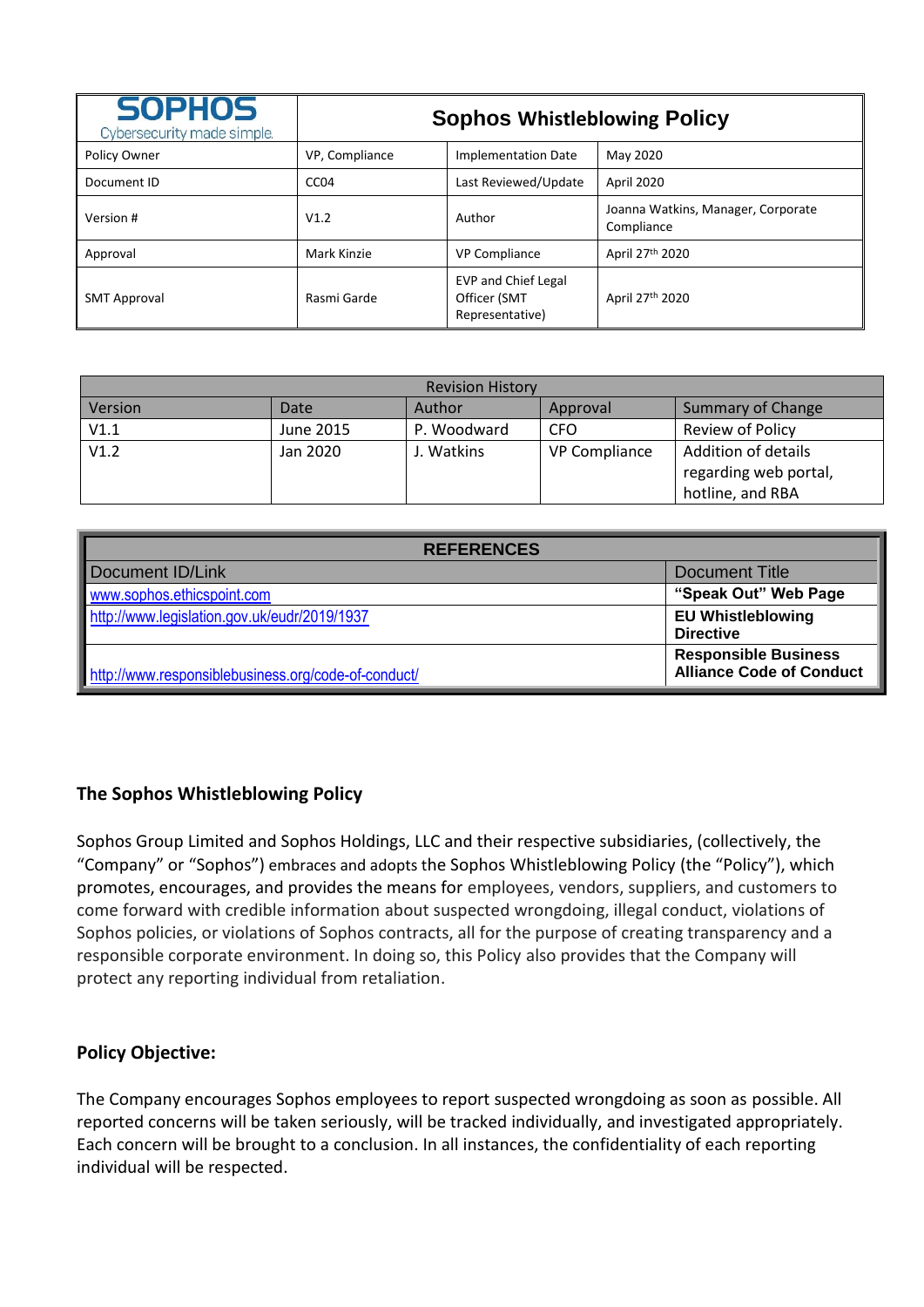# **Background**

Whistleblowing is an essential element necessary to foster a work environment of openness, accountability, trust, and productivity. For this reason, whistleblowing is encouraged. Further, whistleblowers often take on high personal risk. Protecting whistleblowers from unfair treatment, including retaliation, discrimination or disadvantage, emboldens one to report wrongdoing and increases the likelihood that wrongdoing is reported, uncovered, and brought to an end. For these reasons, persons in possession of whistleblowing information must report it.

The Company is committed to dealing responsibly and professionally with all genuine concerns. We expect all Sophos employees to maintain high standards of behavior in accordance with the Sophos Values. Further, Sophos adheres to the Code of Conduct of the Responsible Business Alliance, specifically Section D. *Ethics* (Section 6-*Protection of Identity and Non-Retaliation) and* Section E. Management Systems *(Section* 8*-Worker Feedback, Participation, and Grievance*) in its administration of this Policy.

## **What is Whistleblowing?**

Whistleblowing occurs when an individual or individuals (the Whistleblower) pass along information about wrongdoing. For a matter to be a whistleblowing concern, an individual who makes a disclosure must reasonably believe two things:

- 1. The first is that the reporting individual reasonably believes that the disclosure shows past, present or likely future wrongdoing, which properly falls within one or more of the following categories:
	- Criminal offence
	- Failure to comply with the law
	- Endangering one's health and safety
	- Damage to the environment
	- Failure to comply with Sophos corporate policies, including anti-slavery, anti-bribery, Global Trade Compliance Policy, the use of data, and other policies identified by the Company
	- Covering up the wrongdoing in any of the above categories
	- 2. The second is that they are acting in the public interest.

Any other issues which are not covered by the categories above should be reported through the appropriate internal channel (*e.g.*, HR, Compliance, Line Manager).

#### **When to report a concern.**

Any person, including Sophos employees, who have information that comprises Whistleblowing information described in the preceding paragraph (What is Whistleblowing, 1 & 2), must report that information. Sophos encourages participation in the Whistleblowing requirements in the spirit of transparency and high standards of corporate conduct and Sophos Values. Even so, this Policy is not voluntary.